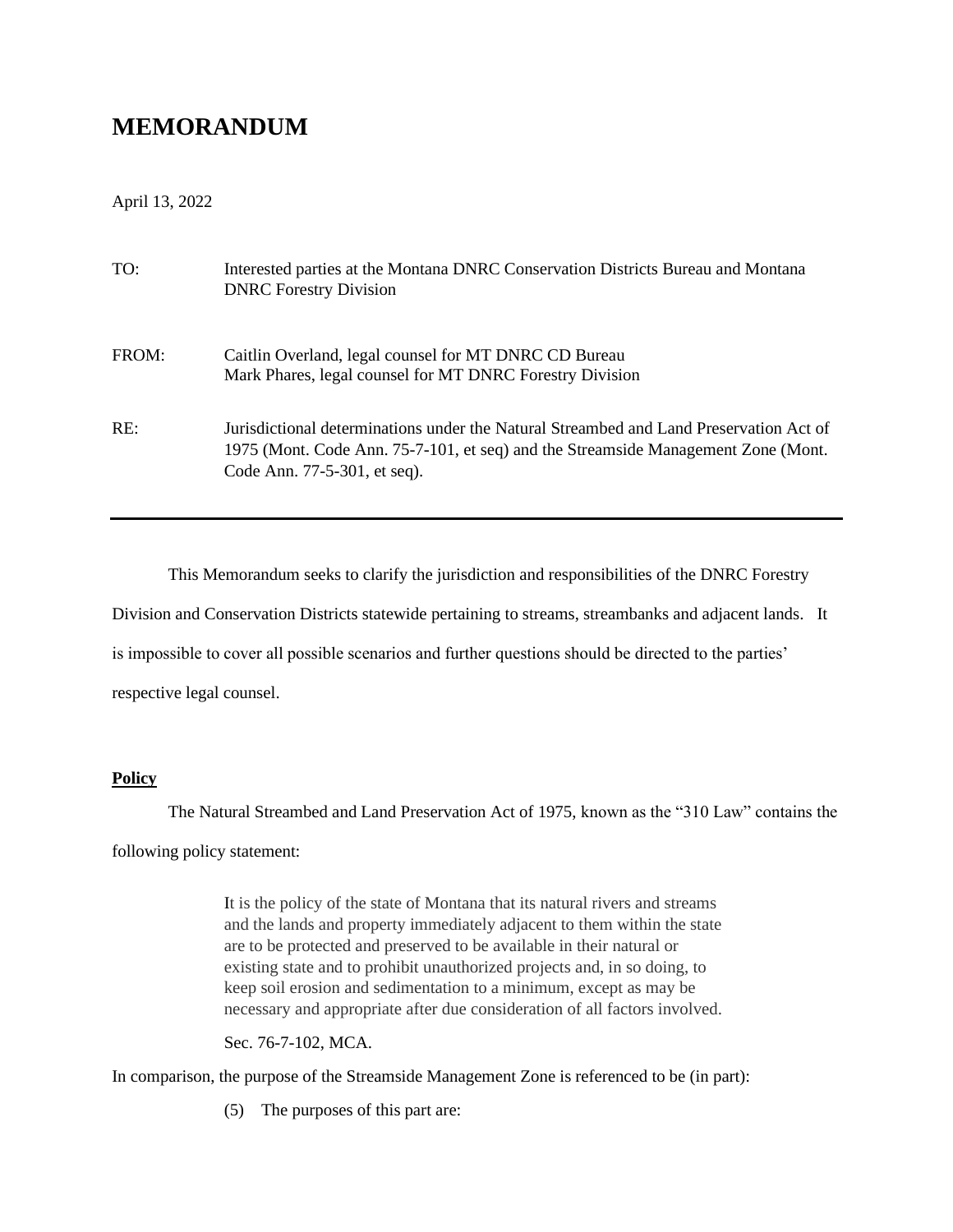(a) to protect the legitimate public interest in the quality and quantity of forest waters;

(b) to provide for standards, oversight, rehabilitation, and penalties to ensure that forest practices are conducted in a manner that conserves the integrity of Montana's streamside zones;

(c) to provide guidelines for the management of wildlife habitat in streamside zones; and

(d) to allow operators necessary flexibility to use practices appropriate to site-specific conditions in the streamside management zone.

Sec. 77-5-301, M.C.A.

Notably, both pieces of legislation highlight the intention to protect the waterways in conjunction with

regulation of streamside activity. However, there is one notable difference: the SMZ law applies to forest

waters and is directly associated with forest practices as outlined in the SMZ law. *See* Mont. Code Ann. §

77-5-302(3).

### **Jurisdiction**

Conservation districts exercise permitting authority for projects which occur on natural, perennial

flowing streams. Both the definition of "project" and the definition of "stream" factor into the

jurisdictional determinations:

"Project" means a physical alteration or modification that results in a change in the state of a natural, perennial-flowing stream or river, its bed, or its immediate banks

…

"Stream" means any natural, perennial-flowing stream or river, its bed, and its immediate banks except a stream or river that has been designated by district rule as not having significant aquatic and riparian attributes in need of protection or preservation under 75-7-102.

Sec. 75-7-103, M.C.A.

The "immediate banks" means "the area above the mean high water mark and directly adjacent to the stream which when disturbed will physically alter or modify the state of a stream in contravention of 75- 7-102, MCA." A.R.M. 36.2.402. The definition of project does not state the activity need be immediately in or on a perennially flowing stream, only that such activity impacts a stream. Stated another way, if the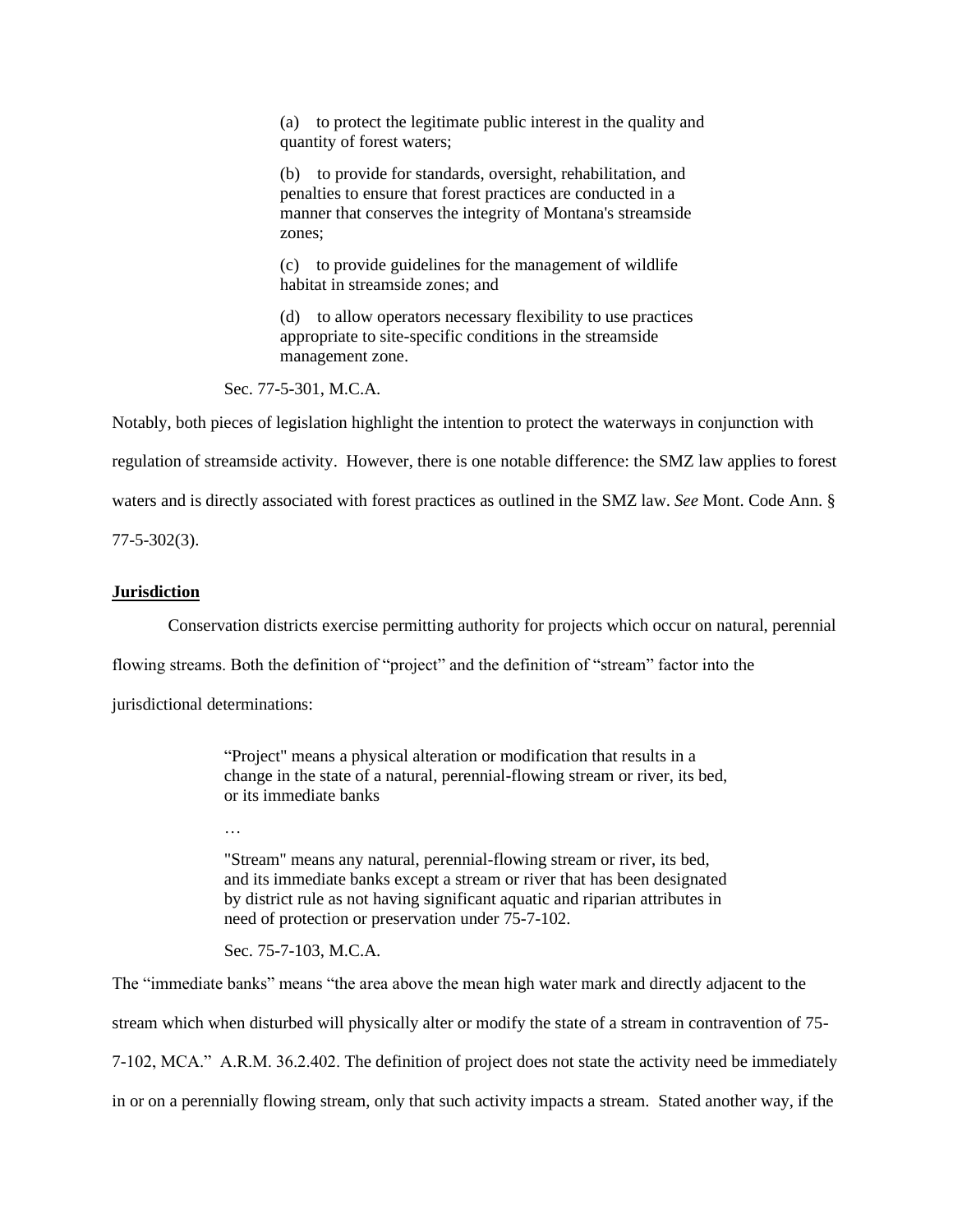conservation district determines an off-stream project may impact or disturb a stream it may be subject to permitting requirements.

The Streamside Management Zone is defined as:

Streamside management zone" or "zone" means a stream, lake, or other body of water and an adjacent area of varying width where management practices that might affect wildlife habitat or water quality, fish, or other aquatic resources need to be modified. The streamside management zone encompasses a strip at least 50 feet wide on each side of a stream, lake, or other body of water, measured from the ordinary high-water mark, and extends beyond the high-water mark to include wetlands and areas that provide additional protection in zones with steep slopes or erosive soils.

Sec. 77-5-302(8), M.C.A.

The owner (or operator) undertaking forest practices is responsible for complying with the provisions and rules within the Streamside Management Zone. § 77-5-305, M.C.A. If the owner/operator does not comply with said rules and regulations, they may be subject to civil penalty levied by the Department of Natural Resources and Conservation and be required to rehabilitate the site in question.

Based on these statutory and rule definitions there are instances in which a party undertaking a forest practice near a stream needs to comply with *both* the 310 permit requirements and that of the SMZ. The 310 law describes jurisdiction of the area above the mean high water mark and "directly adjacent to the stream" when such activity causes a disturbance on the stream. The SMZ law provides a slightly more concrete jurisdictional definition by describing "50 feet wide"<sup>1</sup> but also includes the catch-all for jurisdiction to extend beyond the high-water mark "to provide additional protection" in certain areas.

#### **Regulation of activity**

The requirements imposed upon the person undertaking the activity or forest practice differ between the 310 law and the SMZ. The 310 law requires the person undertaking the project receive a

<sup>&</sup>lt;sup>1</sup> The SMZ is extended beyond 50 feet when there is a wetland adjacent to the stream, lake or other body of water. In such instances, the SMZ is extended to include the wetland. *See* ARM 36.11.302(2)(a).